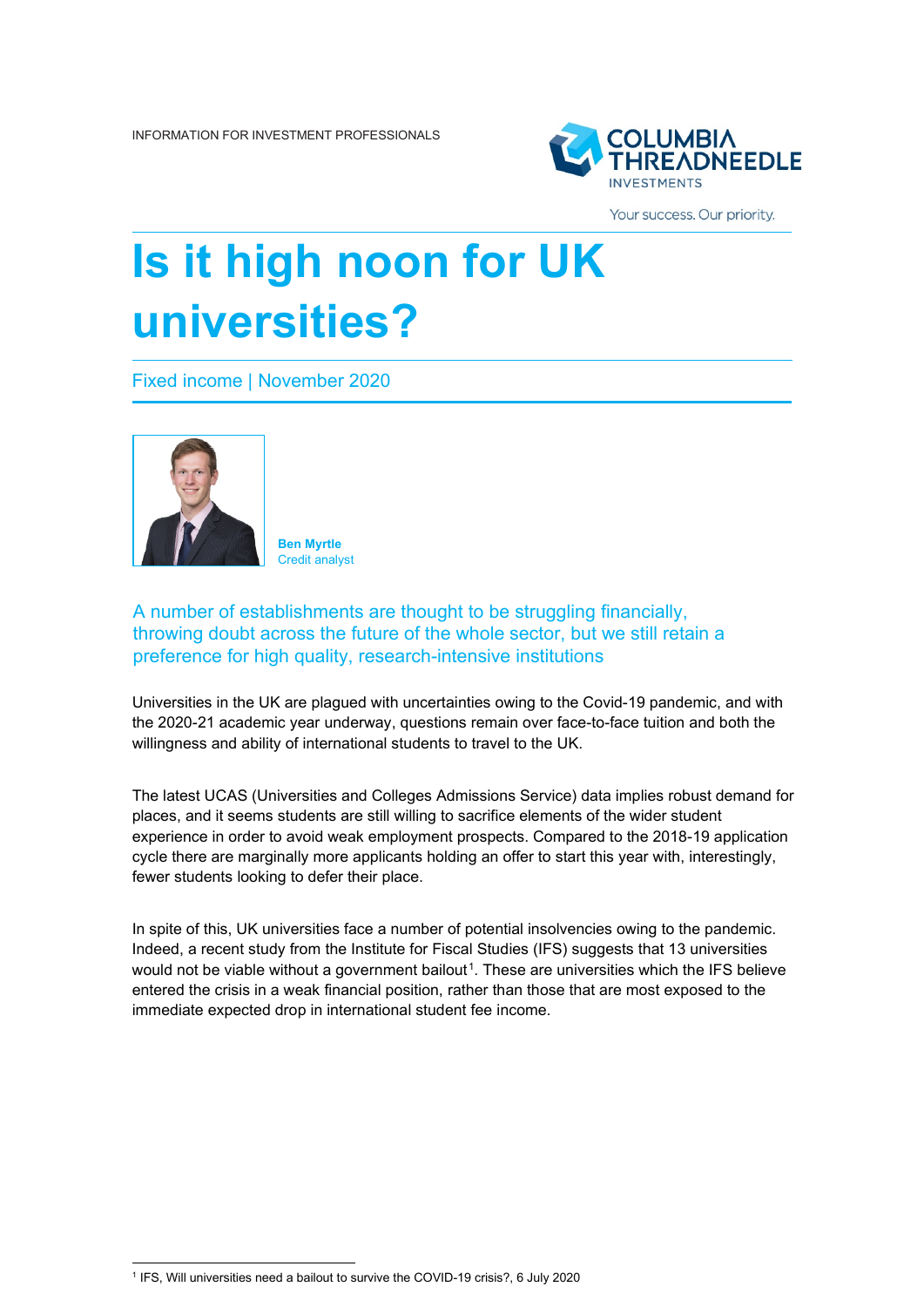In the UK, universities are infrequent issuers in the bond market given the relatively light capital programmes that are required to maintain and enhance university campuses and the student experience. For some time we have held a preference for higher quality, research-intensive universities where that research quality leads to better funding and in turn attracts talented students from an increasingly global market. We also favour universities with diverse income streams to counter sector headwinds which preceded Covid-19, such as increasing staff costs (against capped tuition fees on the income side) and, in most cases, pension deficits.

For example, the University of Oxford receives just 14% of its total income from tuition fees<sup>2</sup>, whereas for Cardiff University this figure is more than 50%[3](#page-1-1), meaning the latter is more exposed to any fall in student enrolments. Moreover, Cardiff has run up three consecutive years of operating deficits which is, albeit marginally, starting to deplete its reserves.

The fragility of many universities is not new; take the example of an unnamed "small, modern institution" which was bailed out by the regulator (the Office for Students) back in September 2018 after requiring an emergency loan of around £900,000 to survive[4](#page-1-2). The government may have recognised such weak financial profiles to the extent that it announced two terms of fee payments upfront to universities for the 2020-21 academic year. This will help institutions to manage their cash flow positions in the short term, but it won't help weaker universities in the longer run.

We continue to expect a bumpy ride ahead for UK universities given the state of the sector prior to the outbreak of Covid-19. With that said, we view recent government announcements as positive for the few research-intensive universities that have issued bonds. The government has also announced a support package for research funding impacted by Covid-19: lost income caused by an expected decline in international students will be covered up to 80% mainly via long-dated low interest loans<sup>5</sup>.

Universities will also receive £280 million of funding to enable them to continue research in high priority areas such as medicine. This appears to reinforce the government's desire to be at the forefront of world-class university research as part of its plan to increase the total R&D investment spend from 1.7% of GDP in 2016 to 2.4% by 2027[6](#page-1-4).

We therefore consider that UK universities could be at a "high noon" point, brought into focus by the Covid-19 pandemic, whereby the government supports research-intensive institutions while being less willing to prop up small and financially weaker ones, instead promoting alternative routes such as Further Education colleges and other technical qualifications.

<span id="page-1-0"></span><sup>2</sup> https://www.ox.ac.uk/about/organisation/finance-and-funding

<span id="page-1-1"></span><sup>3</sup> https://www.cardiff.ac.uk/public-information/corporate-information/financial-information

<span id="page-1-2"></span><sup>4</sup> BBC.co.uk, University given £1m bailout from watchdog, 16 November 2018

<span id="page-1-3"></span><sup>5</sup> Gov.uk, Government to protect UK research jobs with major support package, 27 June 2020

<span id="page-1-4"></span><sup>&</sup>lt;sup>6</sup> Gov.uk, Government to protect UK research jobs with major support package, 27 June 2020